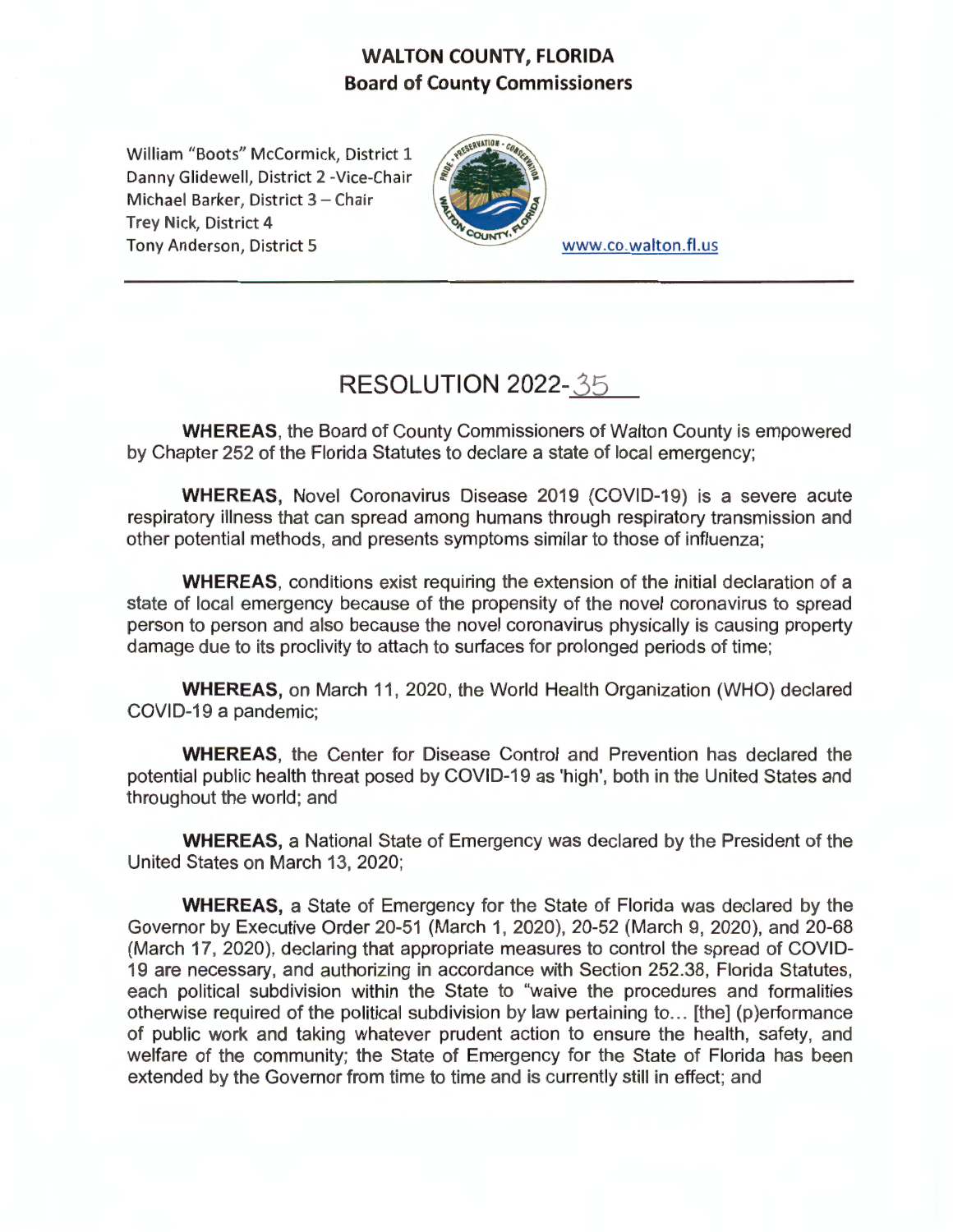**WHEREAS,** the Walton County Board of County Commissioners declared a Local State of Emergency on March 16, 2020, which has been extended to the present date;

**WHEREAS,** since the declaration of a State of Emergency for the State of Florida on March 1, 2020, the Governor has found it necessary and appropriate to issue additional Executive Orders to slow the spread of COVID-19, and has modified existing restrictions to implement a phased reopening process, and has provided parameters for the conduct of permitted business operations, directed compliance with health and safety practices as established by the Centers for Disease Control and Prevention (CDC), and elaborated other restrictions and modifications to previous orders; and

**WHEREAS,** the Walton County Board of County Commissioners further finds and determines that the COVID-19 pandemic is a fluid emergency situation which may require loosening or tightening restrictions based on the number of cases, hospitalizations, rates of infection, and limited resources of the County, Emergency Medical Personnel, Walton County Sheriffs Office, Florida Department of Health, and area medical providers;

**WHEREAS,** it is the duty of Walton County to take protective measures - including activation of the emergency operation center, procurement of personal protective equipment, consequence management, and similar activities to support the public health and safety of the community;

**WHEREAS,** Walton County is encountering an impending serious threat to the health of the residents and visitors of Walton County;

**WHEREAS,** Walton County began implementing preparations to address the serious public health threat on January 31, 2020;

**WHEREAS,** certain specialized equipment and personnel may be required to adequately respond to the needs of its citizens;

**WHEREAS,** other measures may have to be taken in order to mitigate the potential for causing further threatening conditions within the County;

**WHEREAS,** it is necessary and appropriate to take action to ensure that COVID-19 remains controlled, and that residents and visitors in Florida remain safe and secure;

**WHEREAS,** the Board of County Commissioners of Walton County resolves that it is necessary to declare a state of emergency from 2:30pm (C.D.T.) April 5, 2022 and ending on April 12, 2022 at 2:30pm (C.D.T.) because the County will be impacted to such an extent that resources from the State will be needed to assist with the emergency response and recovery, and the County also needs all the powers available to a County under a State of Emergency declaration.

**NOW, THEREFORE, BE IT RESOLVED** that the Board of County Commissioners of Walton County, Florida, does hereby proclaim: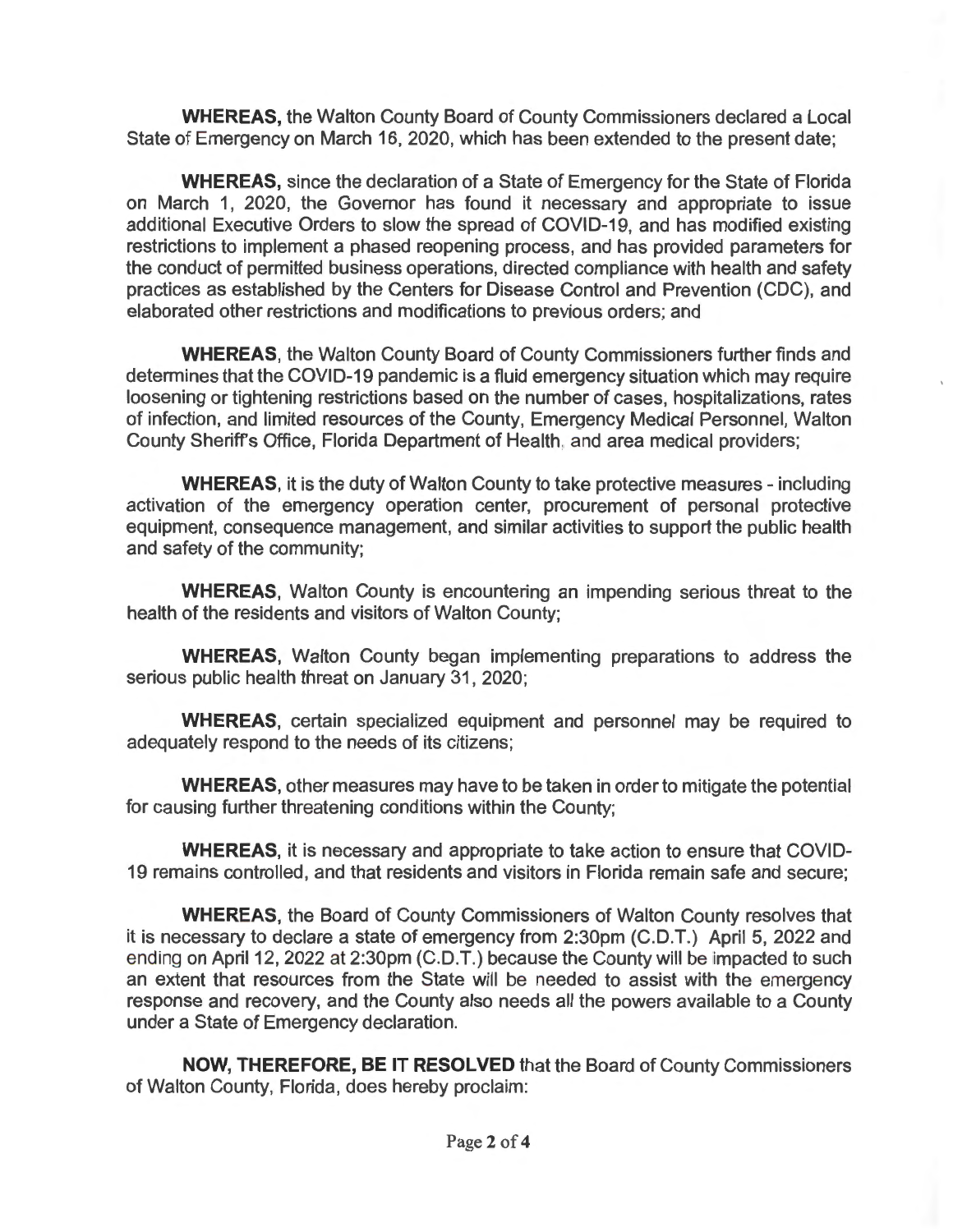- 1. That a local state of emergency exists in Walton County, Florida, from 2:30pm (C.D.T.) April 5, 2022 and ending on April 12, 2022, at 2:30pm (C.D.T.) due to the global COVID-19 pandemic;
- 2. That the Board of County Commissioners of Walton County, Florida, hereby enlists the aid of the Honorable Governor of the State of Florida, the State Cabinet, and our Federal Representatives in Washington, D.C., for assistance in its time of need; and
- 3. That pursuant to Section 252.38(3), Florida Statutes (2019), during this State of Emergency, the Walton County Board of County Commissioners hereby waives the procedures and formalities otherwise required of Walton County by law pertaining to:
	- a. Performance of public works, and taking whatever prudent action is necessary to ensure the health, safety, and welfare of the community;
	- b. Entering into contracts;
	- c. Incurring obligations;
	- d. Employment of permanent and temporary workers;
	- e. Utilization of volunteer workers;
	- f. Rental of equipment;
	- g. Acquisition and distribution, with or without compensation, of supplies, materials, and facilities; and
	- h. Appropriation and expenditure of public funds,

to the extent necessary to carry out County functions necessary to ensure the health, safety, and welfare of the community and to protect lives and property.

- 4. A violation of this Emergency Declaration shall constitute a criminal offense and shall be punishable as provided in Section 252.50, Florida Statutes;
- 5. This Emergency Declaration shall supersede all inconsistent or conflicting Ordinances, Resolutions or Declarations;
- 6. If any portion of this Emergency Declaration is determined by any Court to be invalid, the invalid portion shall be stricken, and such striking shall not affect the validity of the remainder of this Emergency Declaration. If any Court determines that this Emergency Declaration, or any portion hereof, cannot be legally applied to any individual(s), group(s), entity(ies), property(ies), or circumstance(s), such determination shall not affect the applicability hereof to any other individual, group, entity, property, or circumstance;
- 7. That this local State of Emergency shall exist and remain in effect from 2:30pm (C.D.T.), April 5, 2022 to April 12, 2022, at 2:30pm (C.D.T.) and may be extended and/or modified as provided by law.